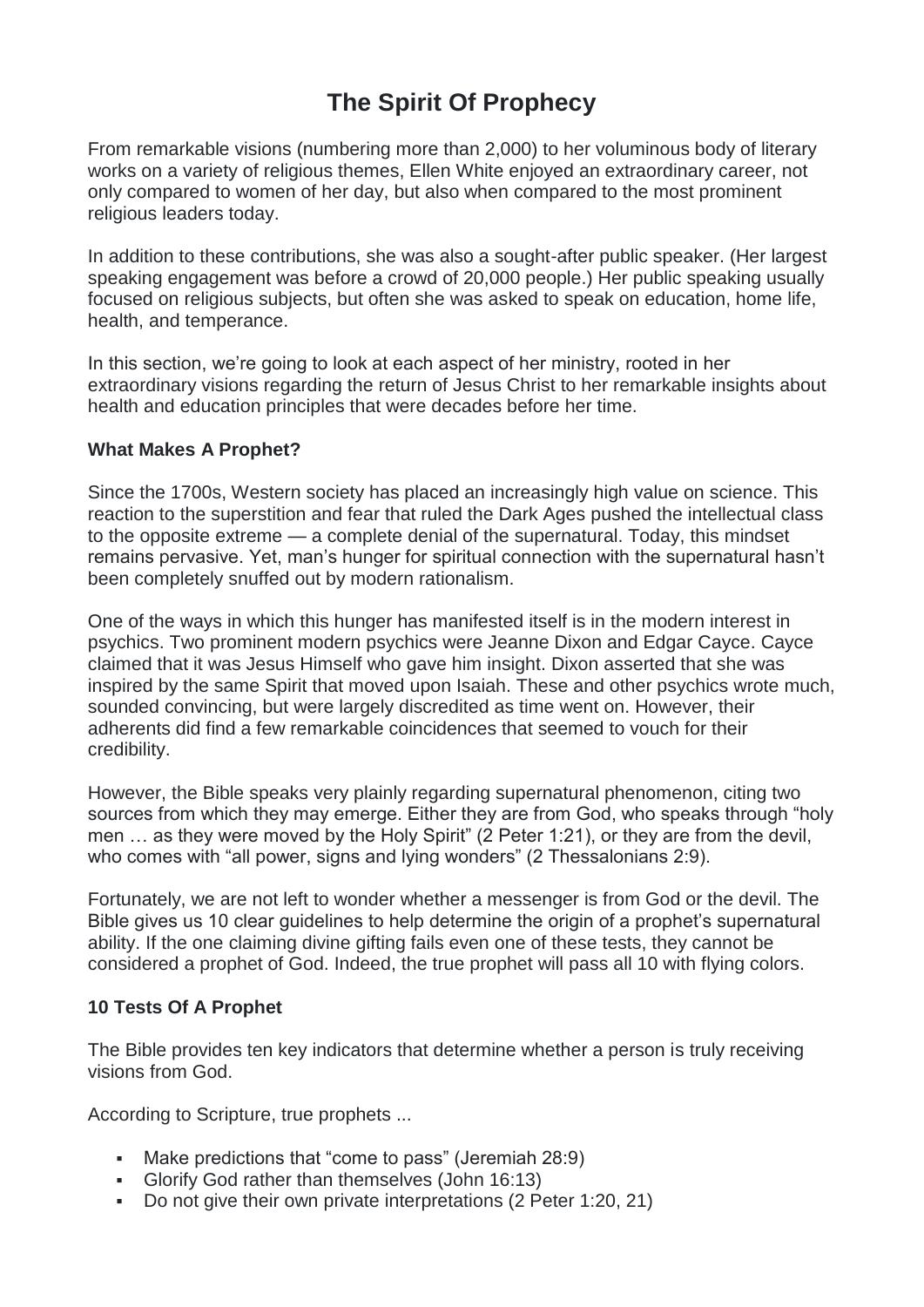- Point out sin (Micah 3:5–8)
- Warn of coming judgment (Isaiah 24:20, 21)
- Edify the church (1 Corinthians 14:3, 4)
- Give messages that harmonize with the Bible (Isaiah 8:20)
- Teach that Jesus came in the flesh  $(1$  John  $4:1-3)$
- Have a Christ-like character (Matthew 7:16–20).
- Are obedient to the will of God (Deuteronomy 18:18).

Modern psychics simply don't measure up! Their predictions fail often. They sometimes seem more interested in acquiring fame than in glorifying God. They rarely point out sin or warn of judgment. They often espouse astrology, palm reading, reincarnation, and spirit communication—all of which are condemned in the Word of God.

What's worse, they don't adhere to biblical teaching, nor do they generally teach the Christian doctrine of the incarnation of Christ. And the fruits of their teachings, as well as their lives, are often out of harmony with the Bible. Jesus says of them, "Beware of false prophets, which come to you in sheep's clothing, but inwardly they are ravening wolves. Ye shall know them by their fruits" (Matthew 7:16).

#### **Testing Ellen's Gifts**

Ellen White's productive career was enhanced by her character. Generous, kind, and honest, she exemplified the Christian virtues she wrote about. For instance, despite the potential of living extravagantly off the royalties of her written work, she passed much of it on to the spread of the gospel, financially supporting church projects, and helping worthy students going to Christian schools.

For many years, she and her husband did not receive a salary, except that which was needed to provide food and clothing. Their home was a thoroughfare of visitors, workers and boarders, which they took in to assist others in their personal expenses. Domestic and office workers, who were needed to carry on church work, such as publishing, were often paid out of the White's personal funds.

Nor was Ellen an inaccessible intellectual. By all accounts, she was a friendly neighbor, a loving wife and mother, a diligent housekeeper, and a visitor of the sick and downtrodden. She was well acquainted with the woes of humanity too: losing two of her children to disease — a very common occurrence in the 19th century.

The life of Ellen was both conventional — she played the role of wife, mother, housekeeper and friend — and unconventional, as she responded to God's call to be His messenger. These two aspects of her person were balanced with uncommon finesse.

But none of this, her personal qualities nor her achievements, prove that she possessed a prophetic gift. Although she didn't choose to call herself a prophet, she did claim to convey messages from heaven. Why should we believe them? Her visions could have been lies or delusions and her writing could have been the product of hypergraphia or delusion.

Not until we subject her ministry to the 10 tests of a true prophet can we know if her gift was genuine prophecy or pure madness. We'll do just that in the next section.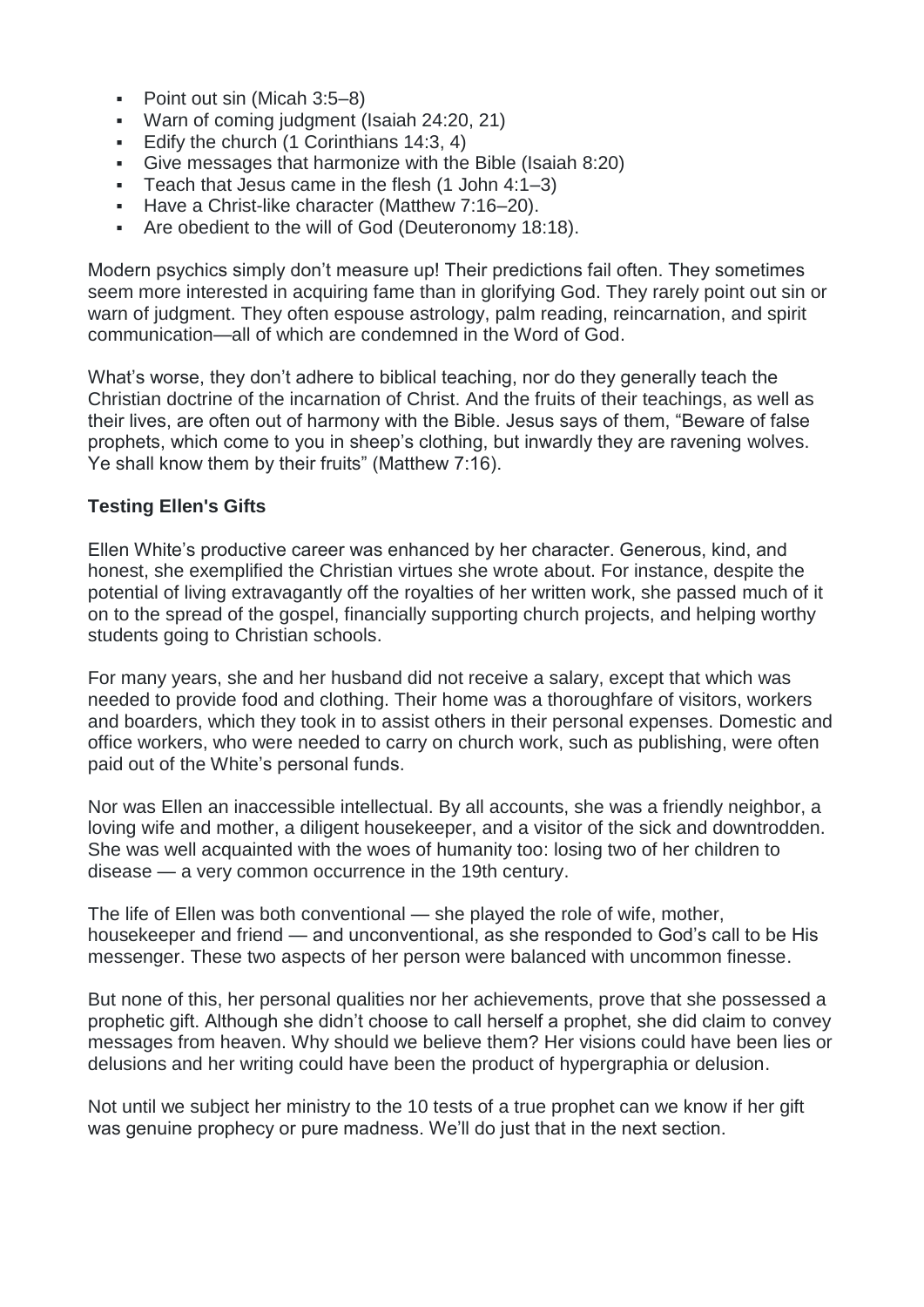# **The Test Results**

Unfortunately, no DNA testing for prophets exists. But there are the biblical criteria that have been outlined for us. Let us now turn our attention to testing the ministry and gifts of Ellen White with our biblically based testing process.

## **A true prophet's predictions will "come to pass" (Jeremiah 28:9).**

The fulfillments of this test in the ministry of Ellen are many, but one of the most startling may be the 1906 San Francisco/Oakland earthquake. Having received warnings of impending judgment upon the city for many years prior, she had her final and most detailed vision regarding its destruction on April 16, 1906. She saw houses "shaken like a reed in the wind" and buildings falling to the ground. "Pleasure resorts, theaters, hotels, and homes of the wealthy were shaken and shattered. Many lives were blotted out of existence, and the air was filled with the shrieks of the injured and the terrified. … It seemed that the forbearance of God was exhausted, and the judgment day had come."

Historical accounts reveal that two days later there was no sign of impending doom until 5:12 a.m., when the San Andreas fault slipped over nearly 270 miles, crumbling the very foundations of the city. In its wake, the quake left 490 city blocks in a state of total devastation and more than 225,000 homeless people, along with over 800 dead and 1,500 injured. Several insurance companies went bankrupt trying to meet the claims.

If this was the only example of a prediction fulfilled, we could chalk it up to a lucky guess. But consistently, Ellen's predictions concerning political, religious, and personal affairs were fulfilled. The exception to these are her "conditional prophecies"—or predictions of God's judgment that did not occur because the behavior of people changed in response to those warnings.

We'll share many more of her incredible visions later. For now, what about the other tests?

# **The Test Results Pt. 2**

# **A true prophet will glorify God rather than himself (John 16:13).**

The central theme of Ellen's writings was The Great Controversy between Christ and Satan. Her efforts were always aimed at bringing people to the matchless grace of Christ. Her famous Conflict of the Ages books begin and end with the phrase "God is love." She said, "We must gather about the cross. Christ and Him crucified should be the theme of contemplation, of conversation, and of our most joyful emotion." She added, "Make Christ first and last and best in everything."

Few communicators of her caliber refrained from taking credit and glory for themselves. In spite of her great accomplishments, Ellen felt a perpetual sense of dependency upon God. Of public speaking, she said, "When I am about to speak to the people … I have such a sense of weakness that it seems like an impossibility to stand before the congregation." She would then pray, "Jesus, I hang my helpless soul upon Thee; Thou will not suffer me to be brought into confusion."

# **A true prophet does not give his own private interpretation (2 Peter 1:20, 21).**

Ever a servant of God and man, a true prophet relates information received through revelation, then submits that information to the scrutiny of the body of believers. These believers are to take the prophet's word and compare it with the Word of God, as did the Bereans of Acts 17. These students both "received the word with all readiness of mind,"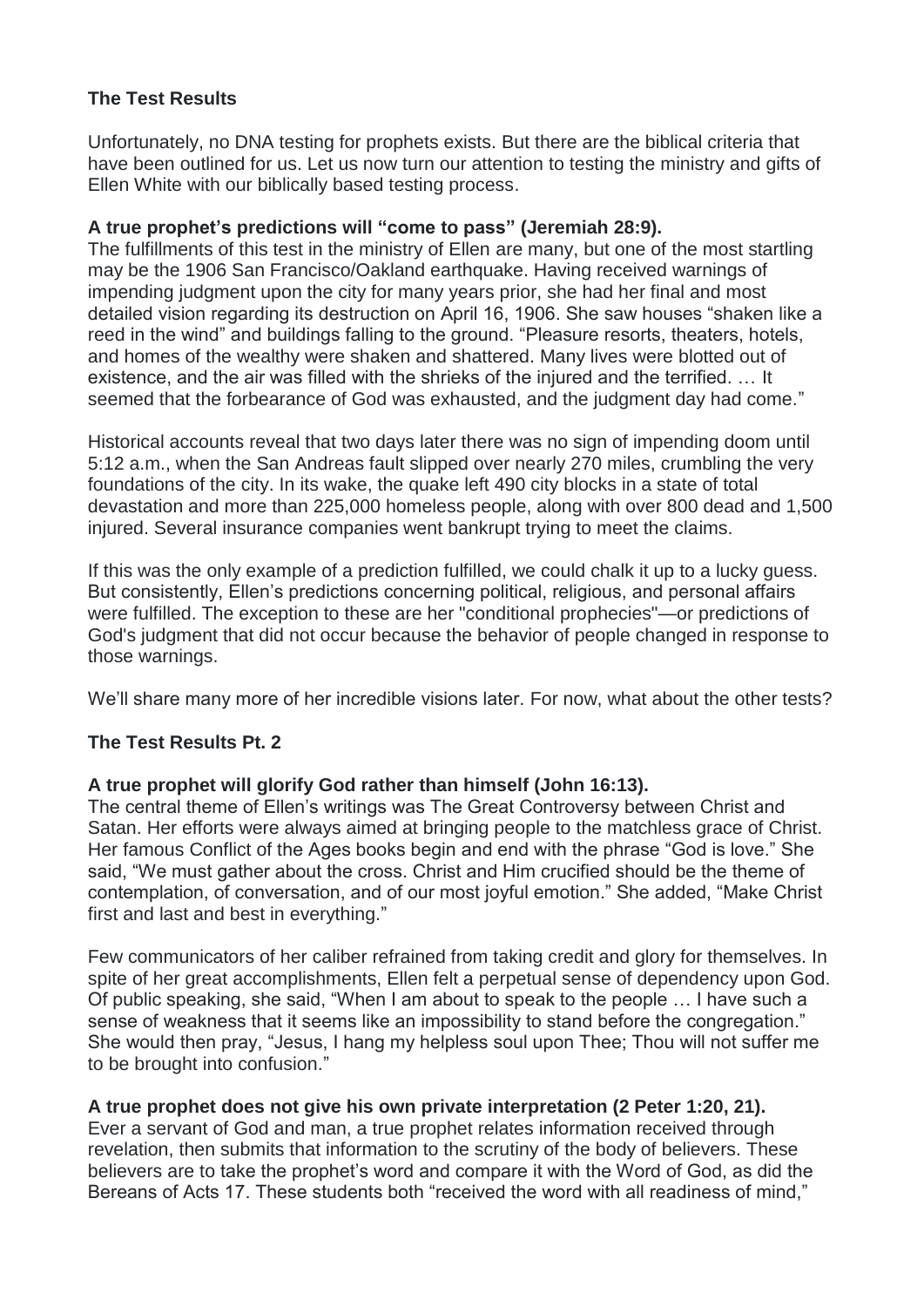and "searched the scriptures daily, whether those things were so." Proving the message of Paul by comparing it with scripture was part of the process of incorporating his teaching into the church.

Similarly, Ellen called believers to a decision concerning her writings: "My work … bears the stamp of God or the stamp of the enemy. There is no halfway work in the matter. The Testimonies ["the testimonies" was the term she often used for her writings, especially counsels to the church] are of the Spirit of God, or of the devil." She went on to admonish believers to apply the same test to her messages as they would apply to any: "If the Testimonies speak not according to the word of God, reject them." Truly Ellen's ministry bears the evidence of accountability toward both God and man.

#### **A true prophet points out sin (Isaiah 30:10).**

In a warning to Judah, Isaiah pointed out one of their sins. "The rebellious people ... which say … to the prophets, Prophecy not unto us right things, speak unto us smooth things, prophesy deceits." It is our natural bent to want to hear soothing assurances from the lips of religious leaders. Paul told Timothy that the time would come when [even church members] will not endure sound doctrine; but after their own lusts shall they heap to themselves teachers, having itching ears; And they shall turn away their ears from the truth, and shall be turned unto fables" (2 Timothy 4:3,4).

From the outset of her ministry, Ellen knew that she would be asked to deliver messages of reproof to many. Not only did her shyness make this an excruciating task, but she was often estranged from those who preferred denial. It was such times she said, "The unpleasant duty has been laid upon me to reprove wrongs and to reveal hidden sins."

## **The Test Results Pt. 3**

#### **A true prophet warns of coming judgment (Isaiah 24:20, 21).**

Not only did Ellen White warn of the destruction of San Francisco and Oakland, but other large cities such as Chicago. She also warned of judgments on her own church's institutions for unchristian practices, such as publishing degrading literature.

#### **A true prophet edifies the church (1 Corinthians 14:3, 4).**

A perusal of her writings reveal that the bulk of them were counsels for the church. Her 5,274 page, nine-volume series called Testimonies for the Church consist of "advice, visions and counsel dealing with institutional development, church organization, home and foreign mission endeavors, social and health reforms, etc."

Teaming her gifts with the administrative knowledge of her husband, she helped nurture a denomination that grew in her lifetime from a handful of scattered followers to a total of 136,879 members attending 3,876 churches.

# **A true prophet's message harmonizes with the Bible (Isaiah 8:20).**

Each of her books has literally hundreds of scriptural references. The Scripture Index to 77 of her principal books, not counting periodical articles, contains approximately 30,000 references. Her writings are to the Bible what a state map is to a national map. They agree with the Word without merely reiterating it. In some areas, her writings provide additional detail for present-day application. This is done in such a way as to reinforce, rather than detract from, the message of Scripture.

Another helpful analogy of her writings flows from her own pen. She called her writings "a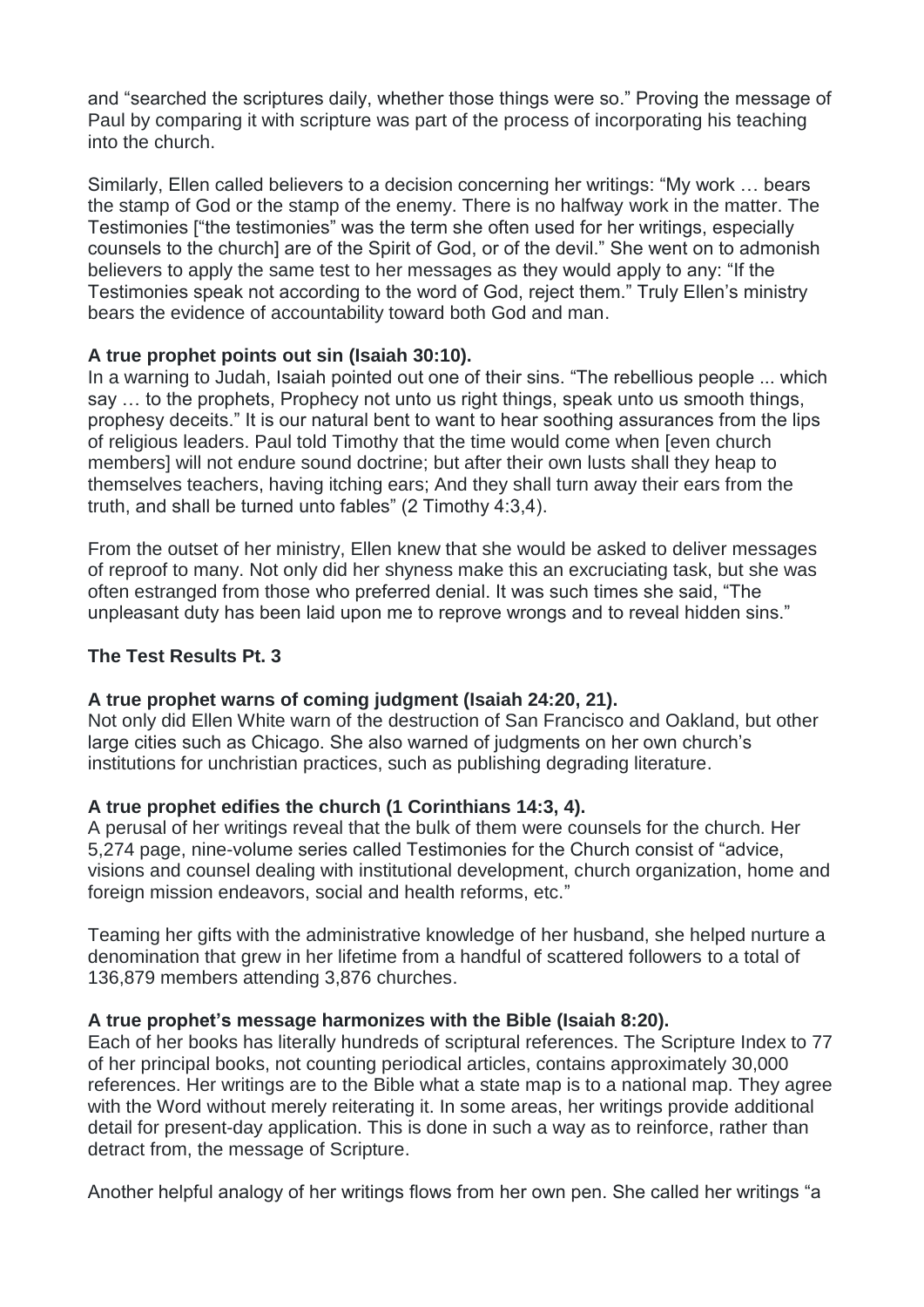lesser light to lead men and women to the greater light." This analogy has been experienced by countless seekers who are led to understand and revere the Word of God through her writings.

## **The Test Results Pt. 4**

#### **A true prophet teaches that Jesus came in the flesh (1 John 4:1-3).**

Of Jesus' incarnation, Ellen's own words are: "[God] gave [Jesus] not only to bear our sins, and to die as our sacrifice; He gave Him to the fallen race. To assure us of His immutable counsel of peace, God gave His only-begotten Son to become one of the human family, forever to retain His human nature."

#### **A true prophet has a Christian character (Matthew 7:16-20).**

The New York "Independent" published the following at the time of Ellen White's death in 1915: "She was absolutely honest in her belief in her revelations. Her life was worthy of them. She showed no spiritual pride and she sought no filthy lucre. She lived the life and did the work of a worthy prophetess."

A coworker of 23 years described her thus: "Mrs. White's life far transcends the life of anyone I have ever known or with whom I have been associated. She was uniformly pleasant, cheerful and courageous. She was never careless, flippant, or in any way cheap in conversation or manner of life. She was the personification of serious earnestness regarding the things of the kingdom. I never once heard her boast of the gracious gift God had bestowed upon her, or of the marvelous results of her endeavors."

#### **A true prophet is obedient to the will of God (Deuteronomy 18:18).**

Before Ellen White received her first vision, Hazen Foss was called to the prophetic ministry. Foss hesitated to obey, dreading the ridicule and rejection such a life would entail. His disobedience persisted through a second vision from God. Fearing that he had grieved away the Spirit, he called a meeting to relate the first vision, but his mind was blank. Finally he said, "It is gone from me; I can say nothing, the Spirit of the Lord has left me."

Some time later, Mr. Foss was witness to Ellen's ministry and recognized that the gift had been passed on to her. He pled, "The Lord gave me a message to bear to His people. And I refused after being told the consequences; I was proud; I was unreconciled to the disappointment." He went on to say that he believed he was a lost man.

Ellen's willing obedience to the call of God wasn't without a struggle. When first called to travel, she said, "It seemed impossible for me to perform this work … the trials attending it seemed more than I could endure … I coveted death as a release from the responsibilities that were crowding upon me … despair again pressed upon my soul." Finally, through prayer and counsel, she surrendered to the will of her heavenly Father, and began her lifework as God's messenger.

# **The Mark Of A Miracle**

Jesus described the job He gave to His disciples in this way: "These signs shall follow them that believe; in My name shall they cast out devils; they shall speak with new tongues; they shall take up serpents; and if they drink any deadly thing, it shall not hurt them; they shall lay hands on the sick and they shall recover" (Mark 16:18).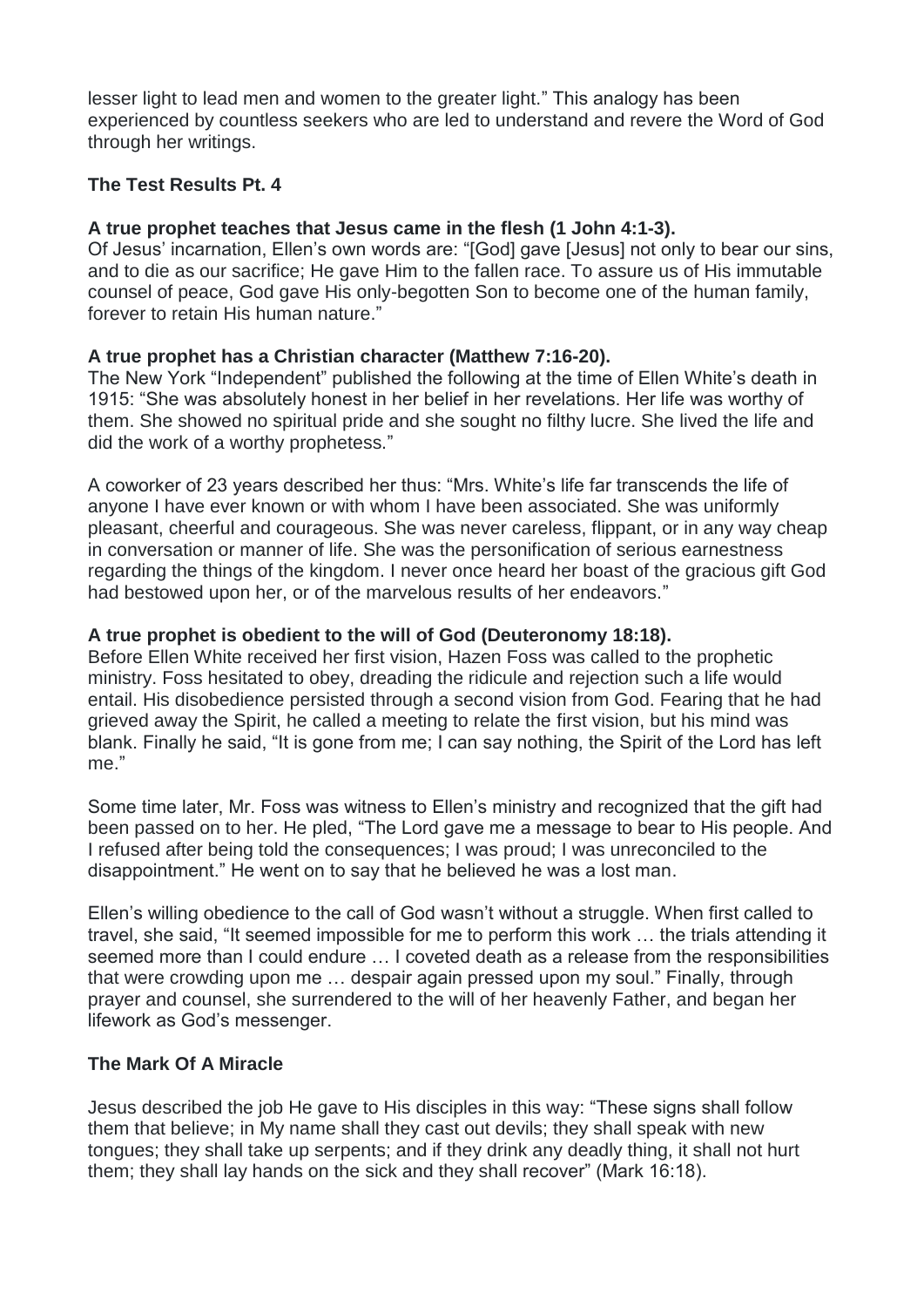Jesus knew the difference between genuine and false signs. Ever since Moses and Aaron dueled with Pharaoh's magicians (who could mimic most of the miracles) Satan has made it his purpose to compete with divine power. Why? Because signs and wonders act as advertising. A cured demoniac, an unknown tongue spoken, a rattlesnake held in the hand — these kinds of supernatural events cause the masses to stand up and take notice. Heads snap around to see things we don't see every day.

That's why caution is in order. Because they have two potential sources, signs and wonders aren't conclusive evidence that God is working. But they are evidence that something exceptional is going on.

Before looking at some of her most remarkable visions, let's see how the manifestations of this supernatural power compare to the Bible and how they were seen by Ellen's peers.

#### **Vision Manifestation**

God was working through Ellen White, and He didn't want it to pass by unnoticed. So He manifested his divine power in interesting and concrete ways — especially at the outset of her ministry, before there was sufficient long-term evidence of her validity. Consider, for instance, her physical state during visions, and how it paralleled the Bible prophet Daniel's state as put forth in Daniel chapter 10.

**Daniel was guided through his vision by a "certain man, clothed in linen" (vs. 5, 6).** Ellen spoke of her "guide," and "the angel" or "angel messenger" or "young man," who led her through her visions.

**Daniel was "left alone" (vs. 8), unaware of his surroundings, in a trance-like state.** Ellen was "utterly unconscious of everything transpiring around her."

**Daniel was first weak, but then strengthened to stand (vs. 8, 11, 18).** Ellen would often lose her strength temporarily and sit, but then later stand.

**Daniel said, "neither is there breath left in me" (vs. 17).** Ellen did not breathe while in visions, which lasted up to three hours!

Often during public visions, anyone who wished could examine her., Dr. Drummond, a local physician who had once declared her visions were the product of mesmerism, jumped at the opportunity to examine her while in vision. After giving her a thorough examination, he turned very pale and remarked, "She doesn't breathe." Skeptics would pinch both her nostrils and mouth, and even hold a mirror before her mouth while she was in vision. Both techniques proved that she simply didn't breathe while in a vision, not even when she spoke.

In another incident, a physician named Dr. Brown claimed that her visions were the product of spiritualism, and that he could control them. When the opportunity arose, Dr. Brown examined her, but before it was complete, he turned deathly pale and began to shake. "She does not breathe," he shuddered, making his way to the door.

The people at the door said, "Go back, and do as you said you would; bring that woman out of vision." But the doctor, sufficiently spooked, grabbed the doorknob. "Doctor, what is it?" the people at the door persisted. "God only knows," he replied.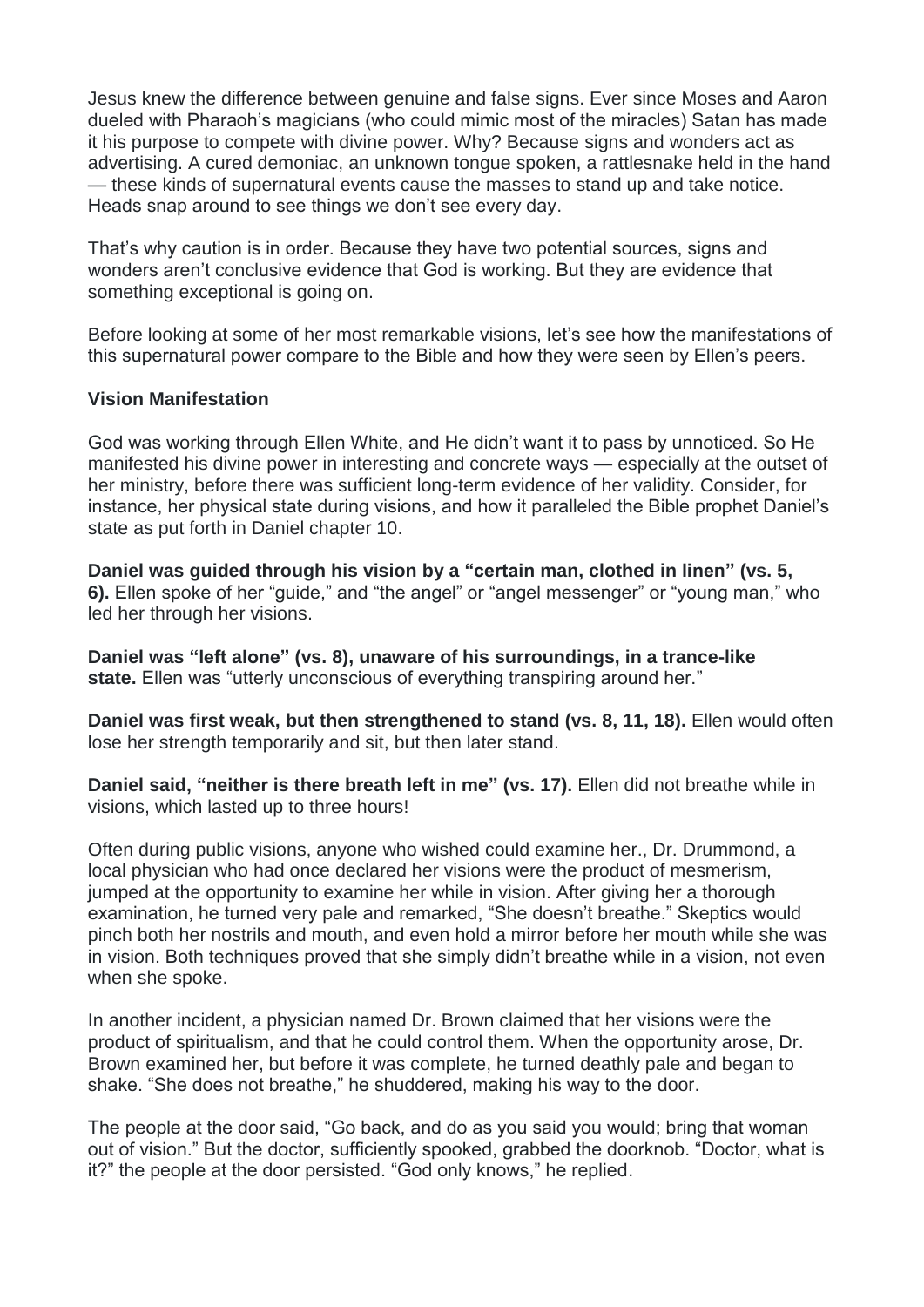But as dramatic as this story is, it doesn't match the drama of the visions themselves. Let's now turn our attention to some of her most extraordinary visions.

# **Life-Changing Visions**

Amazingly, in one vision, events concerning the yet-to-happen Civil War were revealed to Ellen. At the time of the vision, the firing on Fort Sumter, which marked the beginning of the war, was yet three months away. After this vision, Ellen solemnly surveyed the room and said, "There are those in this house who will lose sons in that war." This is especially remarkable given the fact that the prevailing sentiment throughout the North and the South was that war was unlikely, and if it came, it would be brief and result in few casualties. Her extended predictions were astonishingly accurate.

Often highly personal information was revealed in vision. While in Oswego, New York, in 1850, the White family was conducting an evangelistic meeting. The county treasurer, also a lay preacher, was publicly demeaning James White. A young couple attending his meetings went to Ellen asking for clarification. In vision, Ellen saw that the troubled questioner would know within the month what to believe. Within that month it was discovered that the man had stolen \$1,000 from the county and his credibility was ruined. The young couple became lifelong members of the church.

In another incident in the early 1870s, James and Ellen attended a camp meeting in Wisconsin. After arriving late, James sat down while Ellen walked straight to the front and stood before the pulpit where a man was preaching. Pointing her finger at him, she said that she had heard his voice in vision. She went on, "Brother, I know a woman in Pennsylvania with two little children. That woman calls you husband and those children call you father and they are hunting everywhere for you and they can't find you. They don't know where you are. Right over there is another woman with six children hanging to her skirts and she calls you husband and they call you father. Brother, you have no business in that desk!" The man lunged for the tent flap and disappeared. His brother remained in the meeting and confirmed the truth of Ellen's words.

While none of these signs and wonders absolutely confirmed that Ellen possessed the gift of prophecy, they certainly drew attention to her ministry in a manner that prompted deeper investigation. For instance, today we can observe the long-term validation of her gift by science. Time and time again her counsels regarding health, spirituality, world events, and scores of other issues proved true.

Let's look at some of her counsel on health that have proven to be utterly remarkable and well ahead of her time.

# **Visionary Health Insight**

Jesus said, "And now I have told you before it come to pass, that, when it is come to pass, ye might believe" (John 14:29). Jesus doesn't expect His followers to exercise blind faith. Our confidence in His promise is based upon evidences we have already seen of His goodness and power. As we exercise faith, it grows from a tiny seed to a strong tree that can bear the winds of falsehood and unbelief.

In His promise to the disciples, Jesus acknowledged faith's cumulative quality. He capitalized on it by telling them not just what would build their faith, but how it would be built. They would see the fulfillment of His words, and they would believe. This would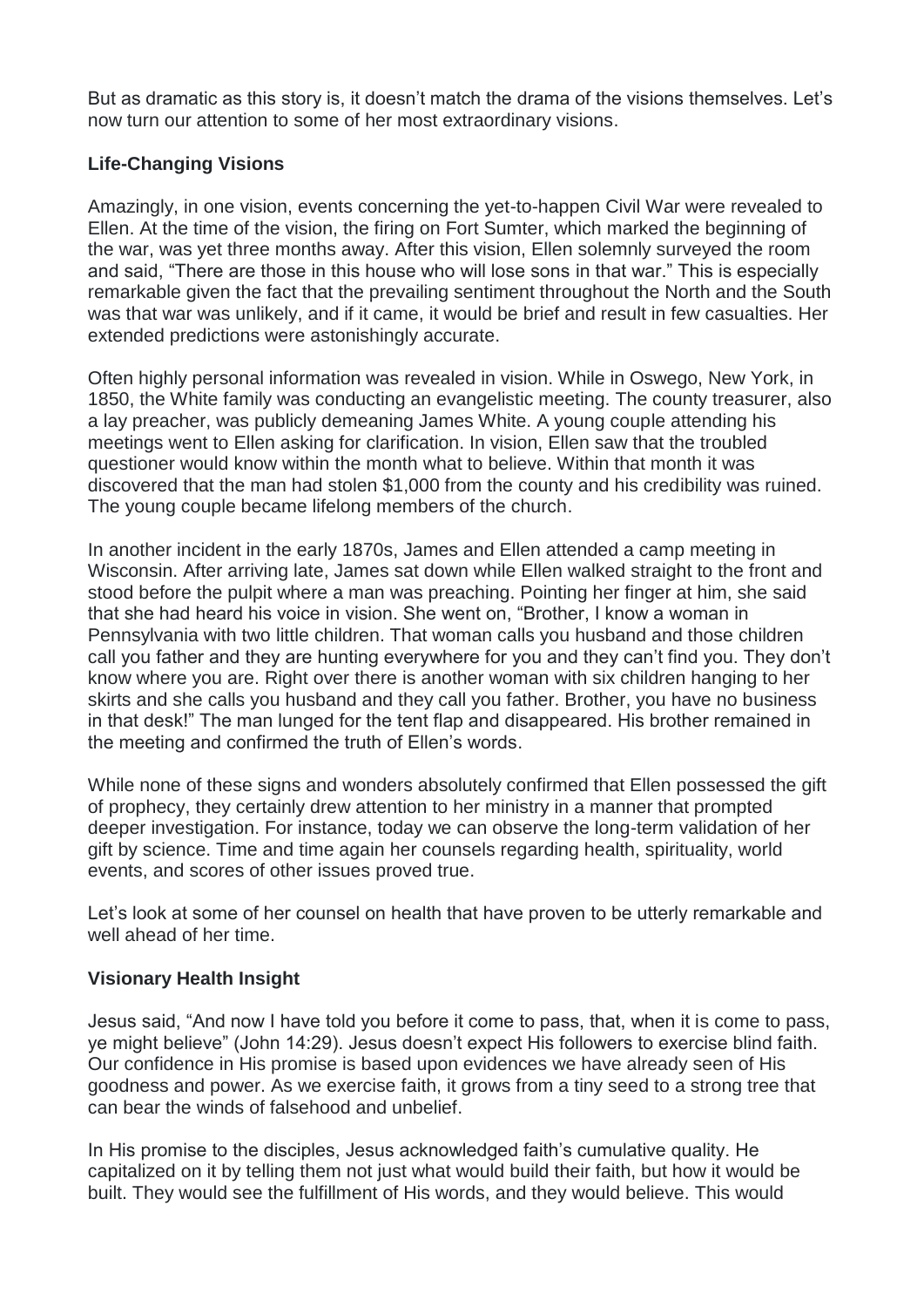enable them to believe His words before they were fulfilled.

Seeing the fulfillment of the words of Ellen White works similarly. She is a mere vessel through which Christ's Spirit has worked. Yet her words have been consistently proven true by science and experience. Let us consider her teachings in the light of modern-day research.

#### **Tobacco**

The fact that in 1864 Ellen spoke of tobacco as a "slow, insidious, but most malignant poison" doesn't impress us today given the fact that medical science has so completely unveiled the deadly effects of smoking. But we must remember that it was not until 1957 that the American Cancer Society concluded that smoking was a factor in lung cancer.

When she gave her counsel, her words were not easily discernable. After smoking increased during World War I, it took about 20 years before its menacing harvest was reaped in the form of lung cancer and other diseases. Subsequently, medical science has proved the link between smoking and coronary heart disease, heart attacks, strokes, osteoporosis, chronic bronchitis, emphysema, and miscarriage — as well as lung and a host of other cancers. Amazing, given the fact that at the time Ellen gave her counsel, cigar smoke was used as a cure for lung disease!

#### **Remarkable Health Counsel**

#### **Cancer**

Probably the most radical thing Ellen White said about cancer was that it was a "germ." She claimed that these germs were most often communicated to humans through the consumption of animal flesh, which was becoming "more and more diseased."

Not only has vegetarianism become more popular since that time, the "germ" theory has also been proven. In 1956, Dr. Wendell Stanley, a virologist at the University of California, asserted that "viruses cause most or all of human cancers." As research progressed, Robert Huebner, the chief of the Laboratory of Infectious Diseases at the National Institutes of Health concluded that, "there isn't the slightest doubt in our minds that human cancers are caused by viruses."

#### **Prenatal Influence**

Again the forerunner, Ellen cited the importance of prenatal influences as early as 1865. "The irritability, nervousness, and despondency manifested by the mother, will mark the character of her child," she said, later adding, "the well-being of the child will be affected by the habits of the mother."

Ninety-four years later, Dr. Ashley Montagu confirmed that "mothers undergoing periods of severe emotional distress during pregnancy frequently have infants which exhibit evidences of irritable and hyperactive nervous systems."

#### **Sunlight**

In 1865, Ellen recommended fresh air and sunlight in the home as a means of air purification. She wrote: "Rooms that are not exposed to light and air become damp … The atmosphere in these rooms is poisonous, because it has not been purified by light and air."

Approximately 80 years later, Dr. Lawrence P. Garrod, professor of bacteriology at the University of London, studied the effects of sunlight on the level of bacteria in the dust of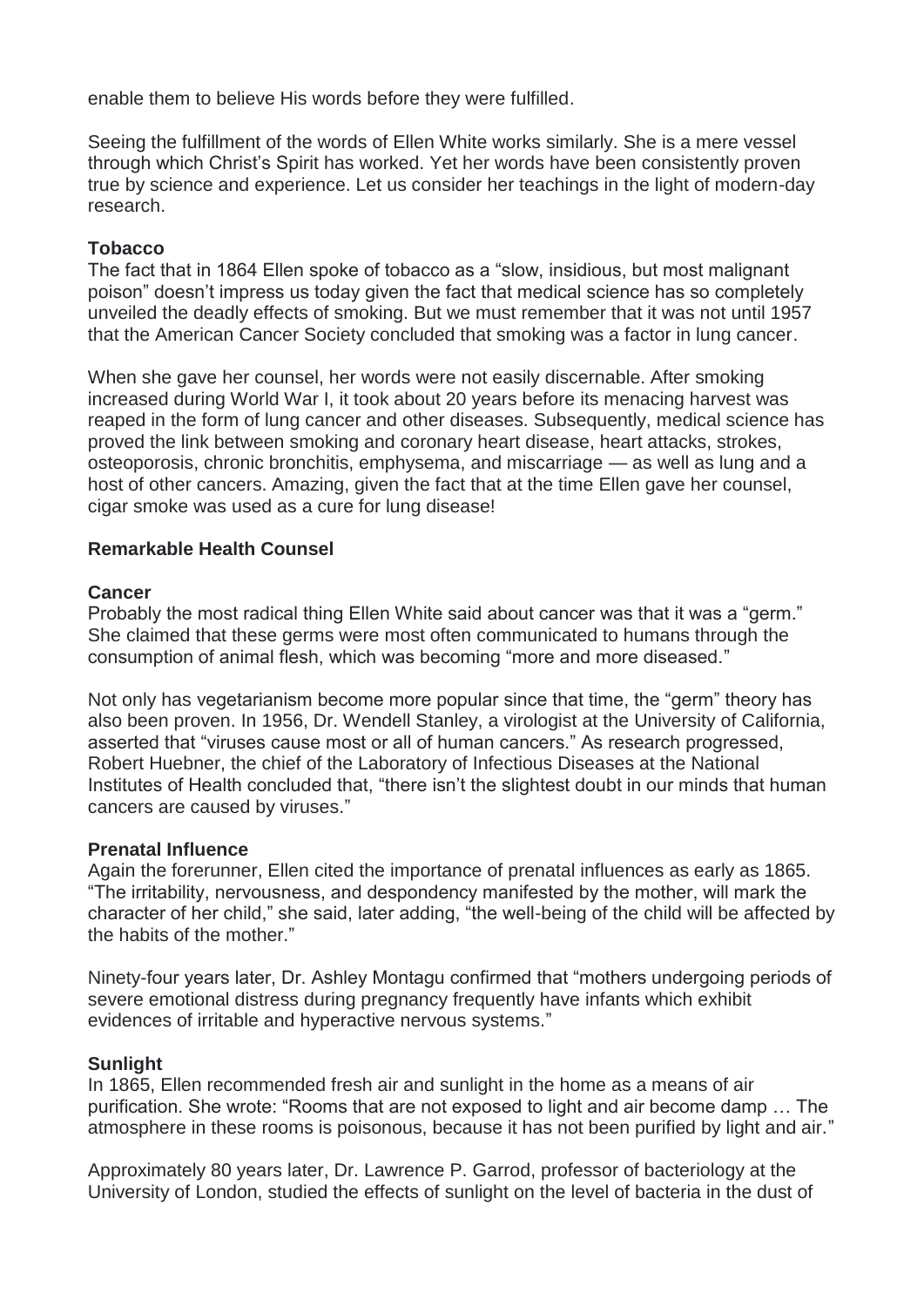sickrooms. He found that, "ordinary diffuse daylight, even in England, can be lethal to bacteria."

# **Remarkable Health Council Pt. 2**

#### **Excess Sugar**

In 1890, Ellen White warned against the effects of excess sugar consumption, saying that it tended to "clog the system." In 1905, she said, "the free use of milk and sugar taken together should be avoided."

Now the jury is in on the sugar's culpability in adult-onset diabetes. In addition, science has shown that foods that feature large amounts of milk and sugar — such as puddings and ice cream — tend to raise serum cholesterol and can contain oxidized cholesterol, a culprit in atherosclerosis.

#### **Fresh Yeast**

In 1905 Ellen said that "bread should be light and sweet. Not the least taint of sourness should be tolerated. The loaves should be small, and so thoroughly baked that, as far as possible, the yeast germs shall be destroyed." This counsel cut directly across the thencurrent health fad of eating live yeast for B vitamins. Since then, research has shown that live yeast cells actually take up B vitamins in the system!

#### **Nutrition**

The contribution Ellen White has made to the field of nutrition is incalculable. At a time when meat was thought to be mandatory for strength and vegetarianism was virtually unheard of, she churned out pages of counsel recommending a plant-based, unrefined diet.

Since then, medical science has confirmed the benefits of a plant-based diet, and correspondingly the dangers of a high-fat, animal-product based diet. Most recently, National Geographic magazine published a cover article on longevity, which featured Seventh-day Adventists. The article calls Ellen White "an early figure who helped shape the Adventist Church," and says that because of her vegetarian-diet prescription, Adventists, "rank among America's longevity all-stars."

#### **An Inescapable Conclusion**

A Jewish physician named Robert Cohen was so impressed with Ellen White's dietary advice that he published a book of her teachings, titled *God's Nutritionist: Pearls of Wisdom from Ellen G. White.* In the book's forward, he says, "She was a nutritionist with facts as up-to-date as those found in this morning's nutrition journals."

The weight of evidence in favor of more plant foods and fewer animal foods in the diet has resulted in many recent changes in mainstream authorities, such as that found in Nutrition and Your Health: Dietary Guidelines for Americans. These guidelines advocate plantbased nutrition by advising us to "choose a variety of grains daily, especially whole grains," and, "a variety of fruits and vegetables daily." In addition, we are told to "choose a diet that is low in saturated fat and cholesterol and moderate in total fat" and to limit our "intake of sugars."

Science is substantiating what Ellen said more than a century and a half ago — that the healthiest diet is comprised primarily of fruits, nuts, grains, and vegetables.